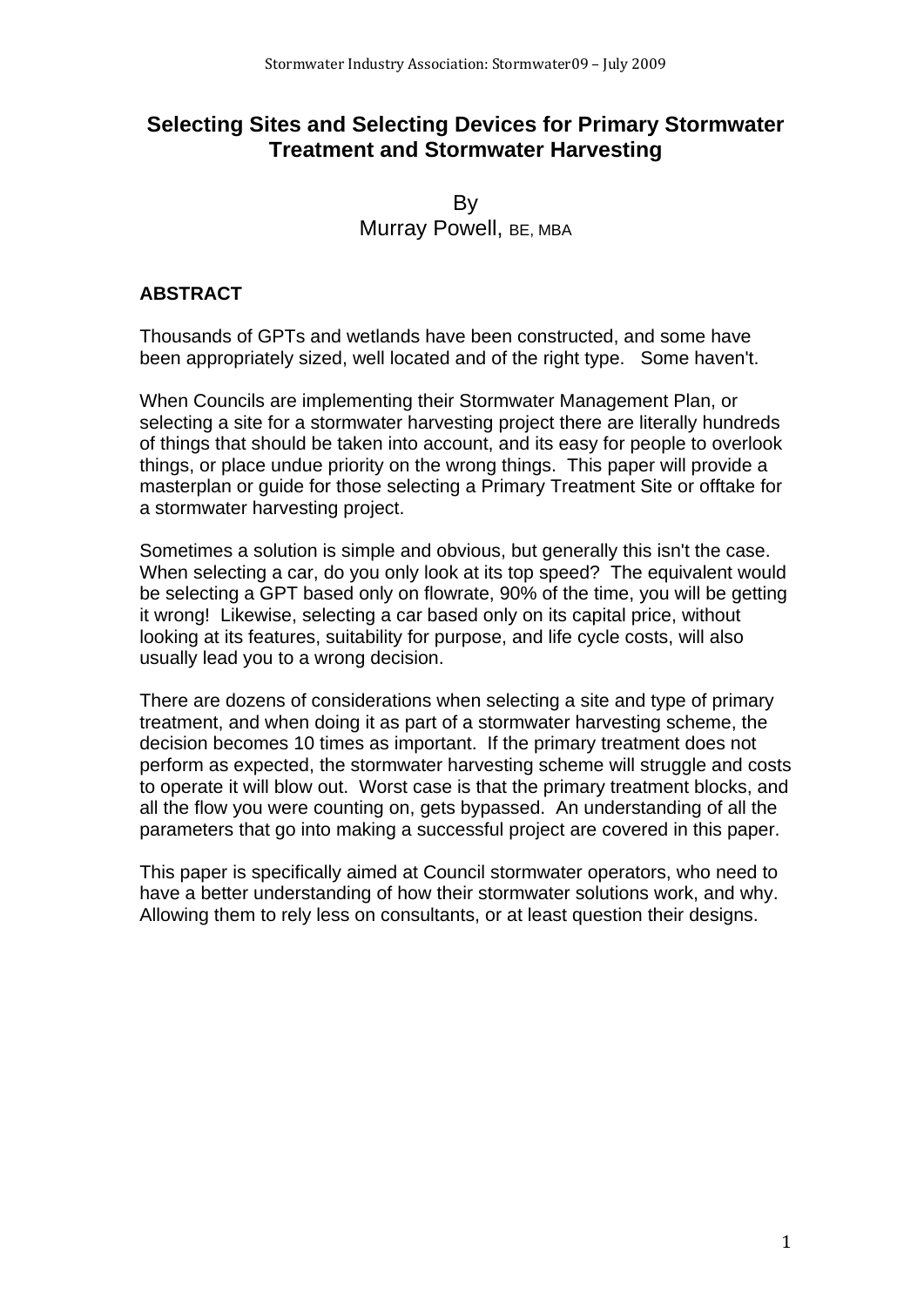# **1. INTRODUCTION:**

Stormwater treatment is based on multiple objectives, of which some can compete. For example, wanting a large storage volume for low annual maintenance and a small project footprint, or high performance and low capital cost, or high flowrate and high performance. These are all competing objectives.

For elements within a solution, some can be compromised with a lot less impact than others, and some should never be compromised. It is unfortunately common in this industry for designs and solutions to be compromised into a budget, rather than designed to truly achieve the objectives.

The following is a list of things that Councils especially should be aware of when preparing specifications, selecting devices or approving designs.

# **2. FORECASTING AND BUDGETING**

It is very common for Councils to have a set budget to install primary stormwater treatment, but equally common that the budget was a number with minimal costing detail behind it. The first step towards getting a solution the best meets the multiple objectives of stormwater treatment is to have a realistic budget, and realistic expectations of what can be achieved for that budget.

It is also wise to have ALL the possible/proposed stormwater management works in a large "living/adaptable" spreadsheet. This plan or list of works should:

- nominate the project location, catchment name and size
- summarise the water quality objectives (or current problems)
- anticipate the type of treatment (source control, in-line, end-of-line) and type of technology
- estimate the time to do the work (and prioritise the order of the works)
- estimate the cost to do the work

This plan or list needs to be flexible. It can change due to pollution incidents, or political will, funding availability or cuts, experience with existing systems, new technological advances, new policy changes, and with changes in the resources at Council to deliver the works.

It can be equally hard to know what treatment technique or device is best going to meet Council's multiple objectives, and to know what this will cost to have it designed, supplied and installed.

The advice on this is simple. Get someone with the skills and experience to check that the forecasting and budgeting are realistic. Whether this be internal or external, a badly budgeted plan makes everyone look everyone look silly.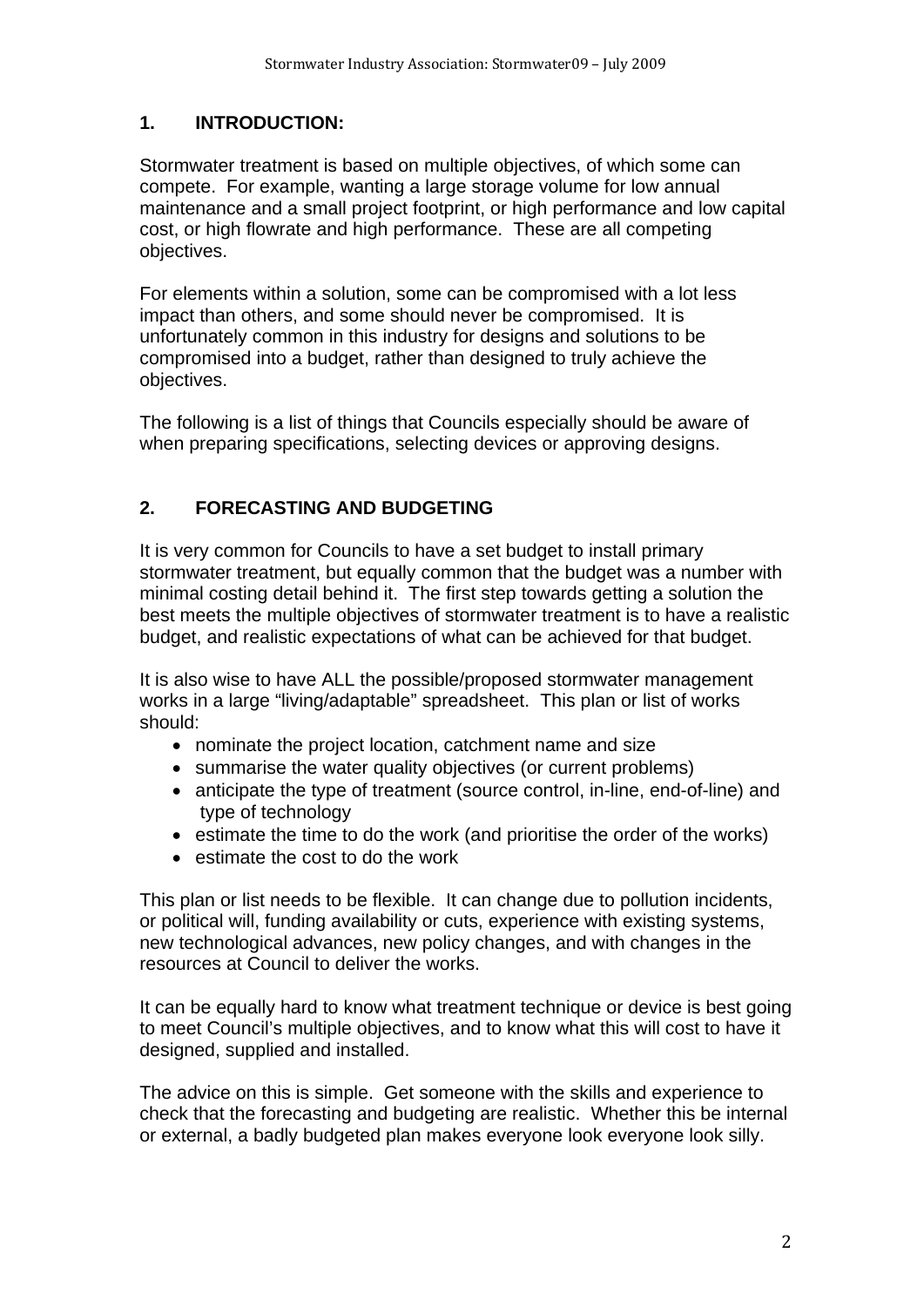### **3. STORMWATER MANAGEMENT PLANS**

Most of the elements discussed in section 2, can be found in a stormwater management plan (SMP).

But also in the SMP are strategies and policies, reference to appropriate standards and design guides, catchment details and municipal boundaries. Hopefully they also contain detail on the ongoing operation and maintenance of existing water quality works.

The SMP should also contain planning and budgeting for asset renewal, flood mitigation works, and approach the management of stormwater on a regional holistic basis.

The SMP is an appropriate place to contain the objectives and strategies to achieve a better stormwater system, less flooding and a cleaner environment, but its not a place to store knowledge of devices and their pros & cons, or the understanding of how all the stakeholders interact. The SMP in its traditional form or a more evolved Integrated Water Cycle Management Plan doesn't do the thinking for you.

### **4. GENERAL STORMWATER TREATMENT PRIORITIES**

There is an order to be followed for stormwater treatment. Most people should know it, but some don't:

- 1. don't cause any flooding (or an unacceptable hydraulic impact)
- 2. gross pollutants primary treatment
- 3. fine pollutants and some solubles secondary treatment
- 4. the remaining solubles, specifically bacteria tertiary treatment
- 5. reuse if possible.

This is mentioned here because it is amazing how many times a Gross Pollutant Trap spec calls for removal of suspended solids, nitrogen and phosphorus, but not gross pollutants.

# **5. SITE SPECIFIC STORMWATER SOLUTIONS**

Due to the massive variations in:

- site hydraulics,
- ground conditions,
- pollutant loads,
- performance objectives and
- Life Cycle Costs,

there is no "cook book" of what to do at a given site.

There are several good manuals to refer to, of which *Best Practice Environmental Management Guidelines* by CSIRO (1999), and *Australian Runoff Quality* by IEAust (2006) are the best. But even these are not as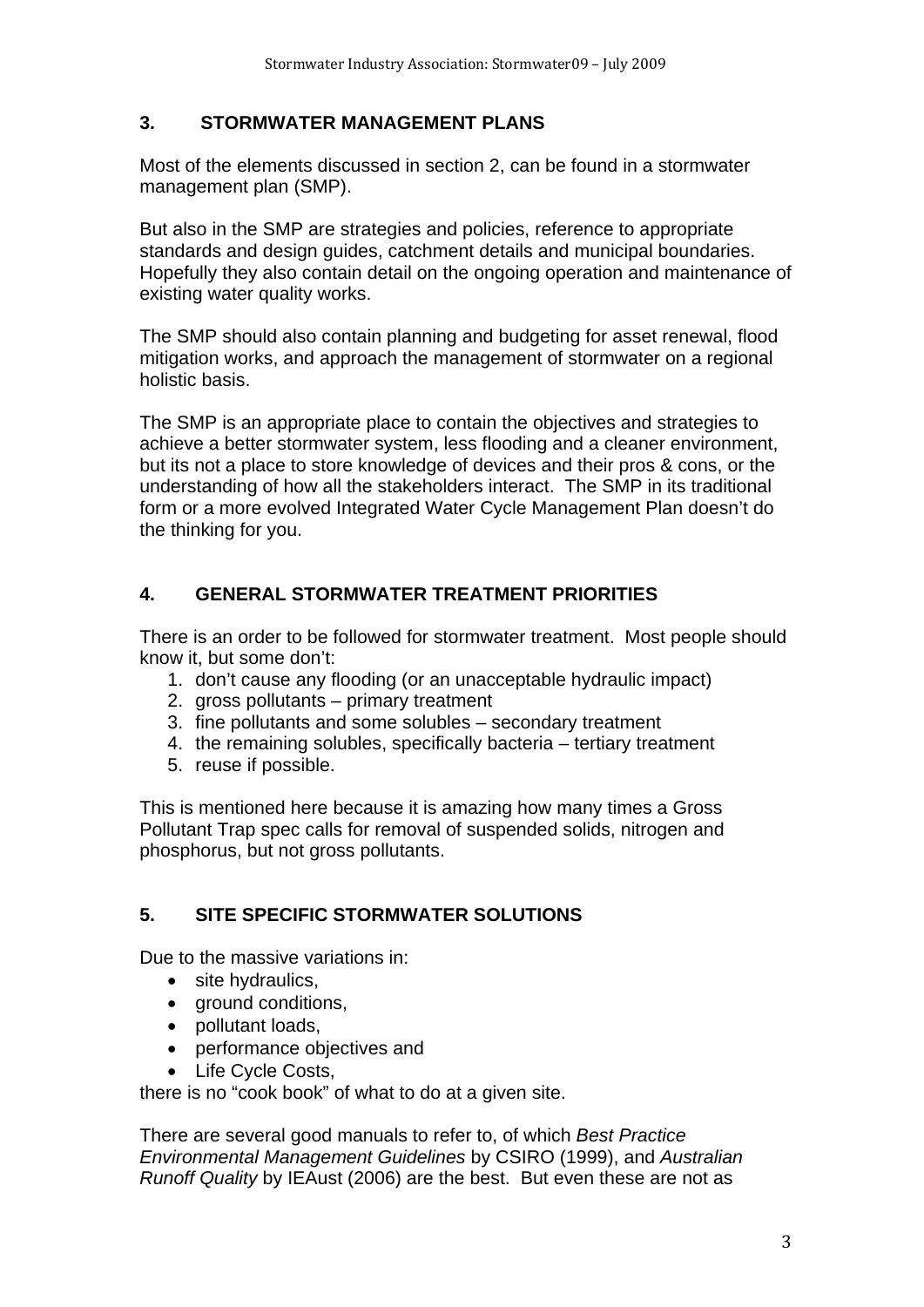comprehensive as they should be, preferring to bundle technologies and devices into a category, and then report on that.

Proposals and solutions can be influenced by a multitude of things, with the most common being proprietors and consultants pushing their own barrow. So Councils need to be aware of whether the solution proposed is best for them or best for the company selling it to them.

The following sections contain a list of issues, and the advice that accompanies them:

### **6. ISSUES AND ADVICE**

- 6.1 Understanding Technology and what to put in a spec
	- A single Star Picket over a pipe outlet can treat the entire capacity flow through that pipe. It won't capture pollution but it will treat flow.
	- A Fly Screen mesh over a pipe outlet can catch 100% of pollution down to 1mm!!!, albeit for about 20 seconds until it blocks and rips off. But if 95% to 1mm is the specified performance, this would meet it.
	- Given that the definition for Gross Pollutants is items larger than 5mm (plus course sediment), traps with a 50mm bar spacing, do not actually catch Gross Pollutants. Screens, nets, bags, racks and cages that have openings larger than 5mm, don't meet the definition
	- Flowrates claimed by big online or off-line direct screens and nets can be as high as the system capacity, but generally their opening are larger than 5mm, and generally they function by blocking. As such, some pollution goes through, then they trap some as they proceed to block and then they bypass most of the remaining pollution. So the large flowrate did not translate into large pollution volumes.

Given that proprietors will always show off their wares in glossy brochures, and discuss all the features of their devices that work well, Councils and consultants need to be equally aware that there is another side they are not being told.

ONLY INDEPENDENT REPORTS, that have no proprietary involvement should be relied upon. In house testing, laboratory testing and proprietary marketing materials are nice to have, but only independent reports can be trusted.

#### **6.2 Different Technologies**

- Sediment traps can offer a guaranteed flowrate, and can't guarantee performance for sediment, but miss the bulk of the typical pollution load.
- Baffles and booms can offer a guaranteed flowrate, but no guaranteed performance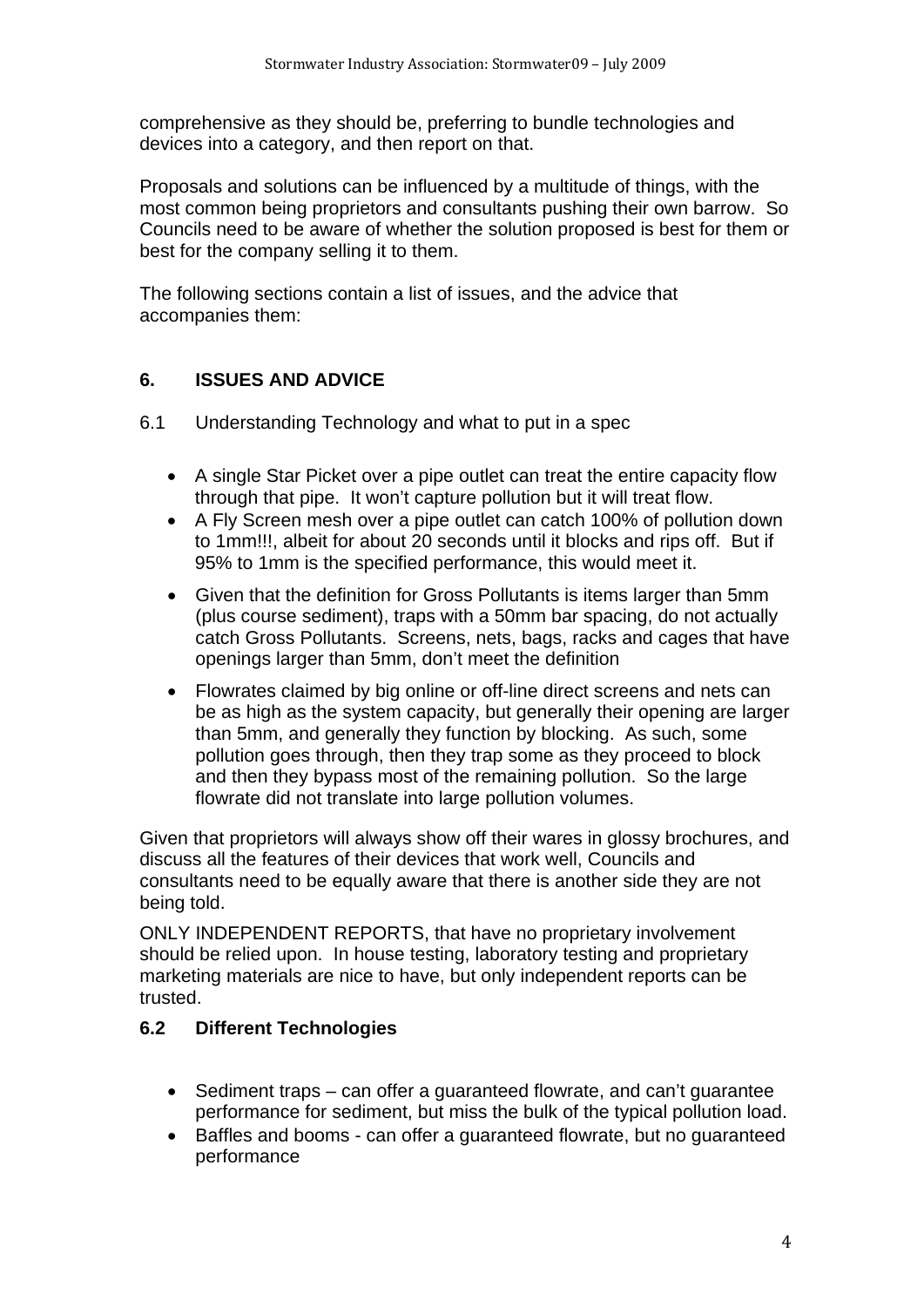- Direct Screens can offer a theoretical performance dependent on where they store their pollution, the type of pollution and cleaning frequency. Whilst the most common, this technology is also the most varied in product diversity and the most unreliable to predict performance
- Vortex and Centrifuges can offer a guaranteed flow, with a much greater performance than gravity based traps
- $\bullet$  Indirect Screens with vortex can offer a generally non-blocking performance, so they can guarantee both flow and performance. But these can be the most costly to supply and install.

Councils need to match performance claims to an understanding of the technology on which the product works. Claims of 95% treatment through a blocking screen are false. Claims of very high flowrates, almost always relate to very low performance. A degree of understanding and common sense is essential to get a true picture of what a device/technology can do.

# **6.3 Storage volumes**

It is common for most proprietors (but not all) to promote the absolute maximum storage volume in their devices, which would see the device completely full to invert and completely non-operational. Beware proprietors claiming storage volumes on the wrong side of their screens, up to invert in wet sump traps, claiming the same volume twice as oil storage and pollution storage, and claiming areas that hydraulically wont receive pollution.

The forthcoming IPWEA guidelines are expected to nominate that direct filters storing pollution within their screening areas can claim a 100% full volume that relates to 50% of their total physical volume. I.e., clean when pollution is halfway up the screens. This is because the decay in flowrate, and potential for resuspension of previous caught organics, results in a generally unacceptable performance beyond this point.

Councils need to understand the basis of the storage volume claims when making any comparison in this regard.

# **6.4 Source control vs inline/end of line (catchment coverage)**

The philosophy of controlling pollution at source is a good one, until it comes to Life Cycle Costs.

Especially when dealing with primary treatment, hundreds of pit traps might be a similar capital cost (or less) than one efficient GPT, but when compared on both performance and Life Cycle Costs for the next 50 years, it is common that an in-line or end-of-line trap will come out financially better for Council.

Pit traps have their place, and there are some particularly good ones available these days, but for monitoring and cleaning, a single catchment based device will generally work out more cost effective when the number of pit traps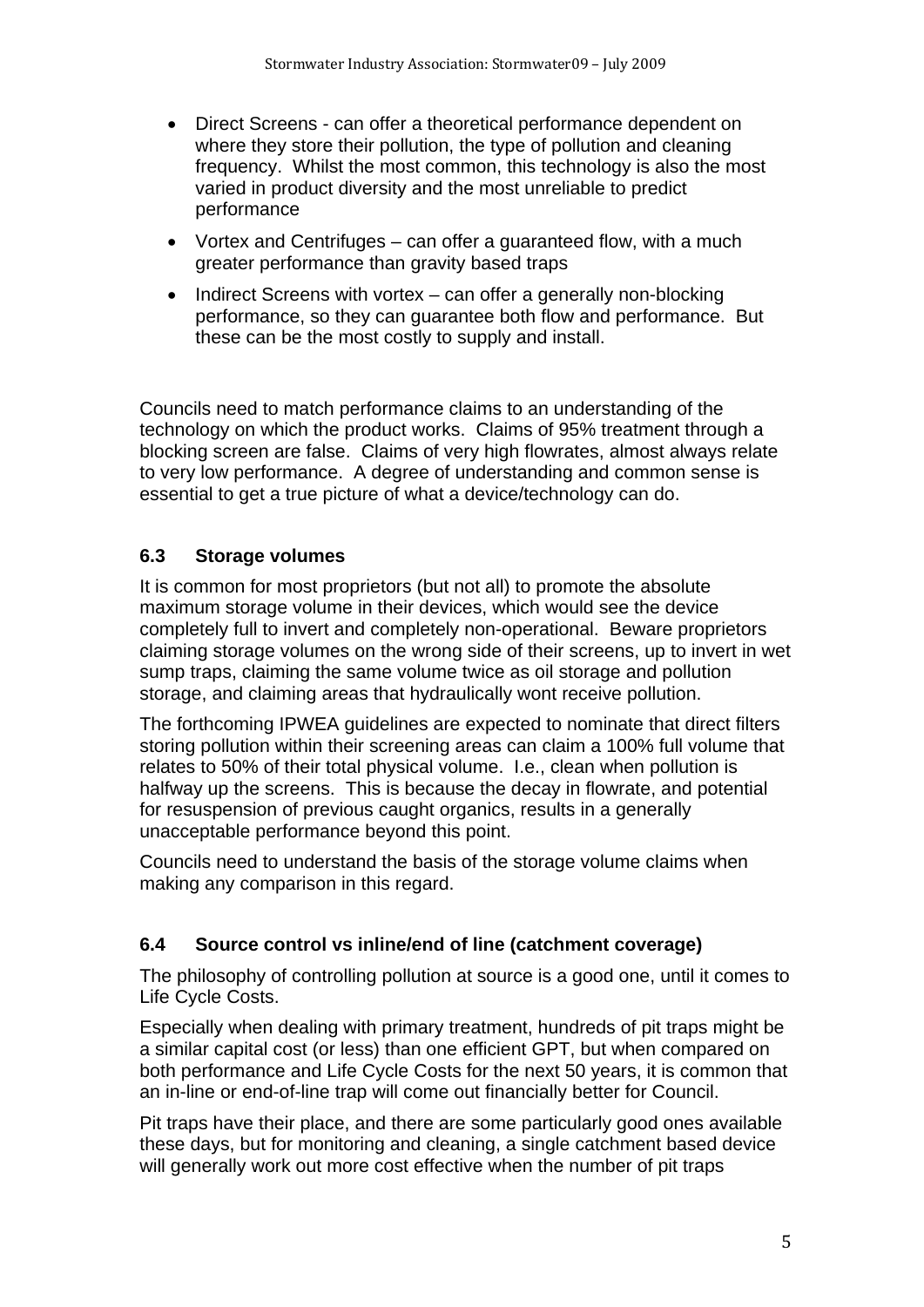exceeds 6 – 12. (note that this would change if Council has the equipment to clean all the pit traps themselves but would have to contract out the GPT cleaning).

### **6.5 Structural vs non-structural**

Other "softer" source control options don't tend to address Gross Pollutants very well (raingardens, swales, infiltration systems, etc) but rather they are generally designed to handle smaller catchments with diffuse runoff, and smaller loads of pollution.

It's common to use these "softer" solutions to provide secondary treatment. Where it's common for gross pollutants to remain on the surface for manual cleaning.

Structural solutions are better for primary pollutants, non-structural are better for the secondary pollutants.

### **6.6 WSUD**

The concept of Water Sensitive Urban Design has been heavily promoted across the country, and is an excellent strategy/policy. The problem Councils need to be aware of is the idea held by some, that WSUD is the same thing as source control and using non-structural solutions…..it's not.

Designers need to deal with whatever the expected pollutants and loads are. It is rare to find a stormwater system which does not have litter, leaves/grass clippings, and course sediment. As such, addressing the primary treatment requirements is still part of WSUD, and is generally dealt with most cost effectively by structural solutions/devices (for larger catchments at least).

The most "water sensitive" you can be is to capture the water, treat it, store it and reuse it. This is Stormwater Harvesting. Using infiltration techniques, that don't involve the subsequent capture of the water for reuse, could be considered not very "water sensitive" at all. These could include infiltration basins, porous pavers, raingardens etc.

Councils should understand the technologies being proposed, to determine whether they meet their policies, strategies and objectives. Everyone has a different idea of what WSUD is, but primary treatment is definitely part of it.

# **6.7 Wetlands and GPTs**

Some computer modeling tools, note that you can get excellent capture of gross pollutants and course sediment and the organic load in a wetland. Whilst this is true however, it's not desirable.

Almost every wetland needs appropriate pretreatment. This is generally, but not always, with an effective GPT.

GPTs target the litter, organics and course sediments.

Wetlands target the fines, solubles, and allow bacterial die-off.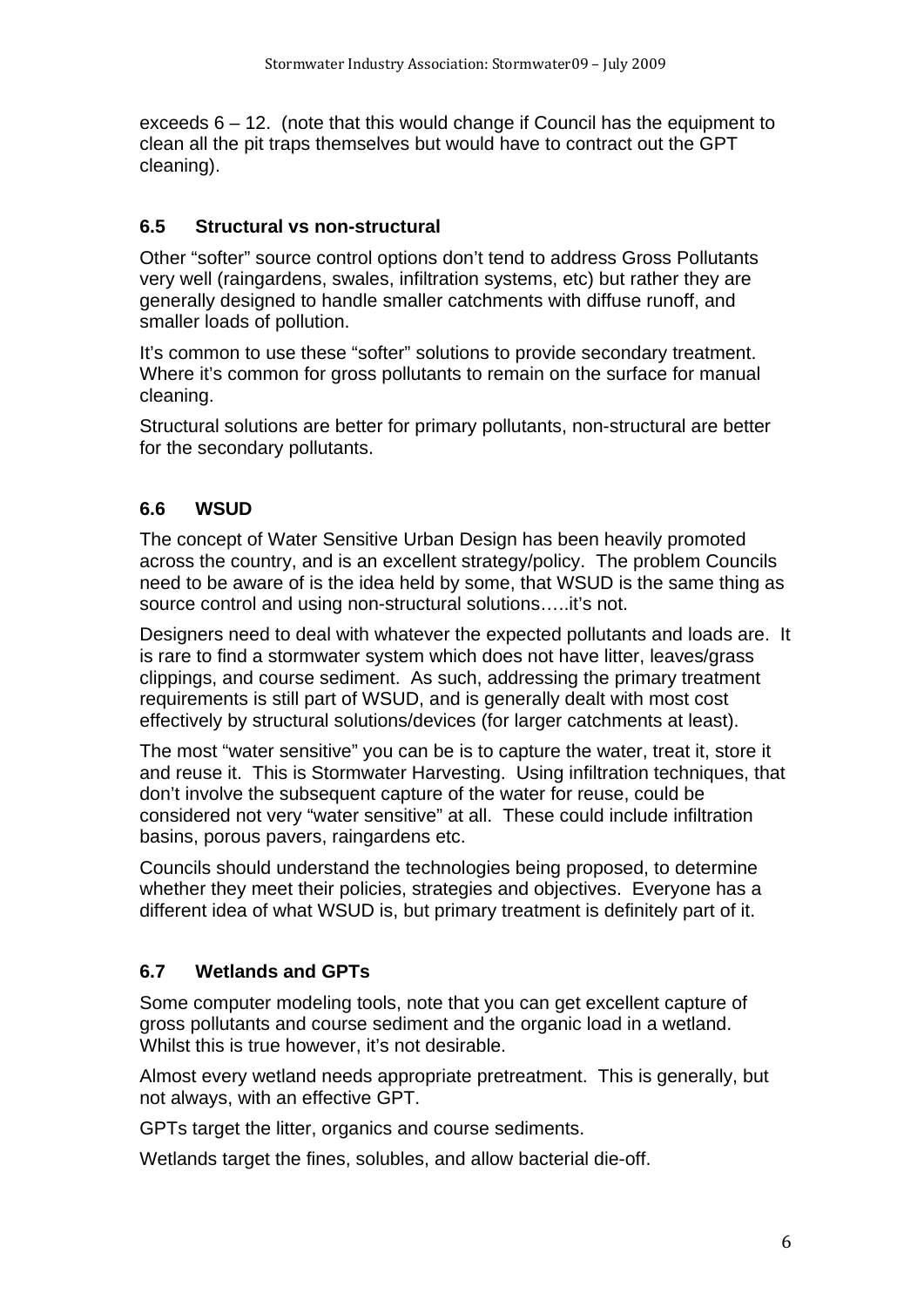They are complimentary, and do different jobs.

If a wetland is designed without protection it will generally fill quite swiftly, and the organics will decay in the wetland and release ALL their nutrients, the sediments will smother any benthic flora, and the litter will degrade the site and bring down property values. Then when it comes time to clean it, the bill will be massive, and the process very destructive on the wetland.

Like toast needs butter, and bacon goes well with eggs, wetlands need their GPTs. Each has their role in the treatment train.

### **6.8 Understanding Flow**

Most Councils and even several consultants making decisions on primary treatment don't have formal training in hydraulics. In some cases, this is fine, but in others, the designs MUST be hydraulically checked so (a) they will work as designed and (b) they don't have an unacceptable hydraulic impact.

The biggest problem to date with the design of existing devices has been the lack of attention paid to the grade of the incoming pipe, and the velocity of the water it produces. High velocity water has high energy and produces large headlosses. These have been known to cause flooding and blow lids off.

Get someone involved who can do a hydraulic check, or get the proprietor to sign off on a proposed devices' suitability for the hydraulic situation it is proposed for.

- System Capacity,
- hydraulic jumps
- subcritical vs supercritical
- K factors during treatment or bypass
- Velocity and energy
- Backwater impacts

These all need to be taken into account when selecting a site and designing a primary treatment solution

# **6.9 Understanding Pollution**

As many people will attest, more pollution comes down in the first flush. But what most people don't know is that this may or may not be true depending on the type of pollutants and size of catchment. Just because you are treating the flowrate associated with the first flush, does not mean there are not significant loads of pollution transported during larger events, which there are. Designing for the first flush is NOT wise when dealing with urban stormwater. It is more important to understand how the device handles the not only the first flush, but the second, third, fourth, … twenty seventh, and all other events up until it is cleaned. The first flush is typically the capture of the first 10mm of runoff from a catchment, with bypass of subsequent flow. That 10mm volume is then processed after the event.

For those very interested in this, more research should be done into typical pollutographs from urban catchments, to get some field validation on what level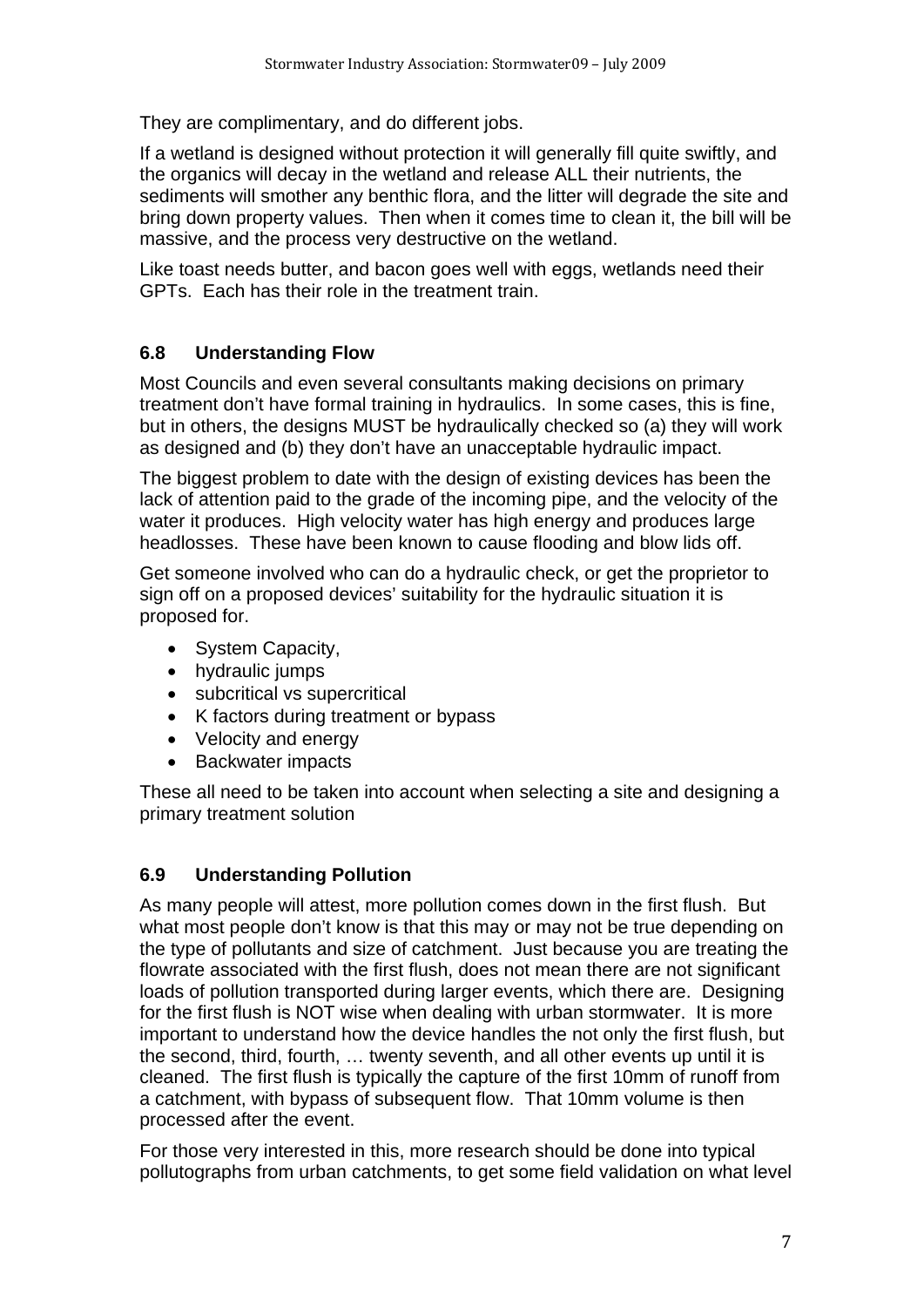of rainfall creates enough water, and velocity, and energy, to move various sized pollutants (based on size and mass).

I expect it will show that in a larger event, more water has more energy, thus moving the larger sands and grits and sticks and car parts. All of these will run along the bottom of a piped system, hit the bottom of the weir, and be caught. But cigarette butts are completely different, take time to slowly waterlog, and go from being easy to mobilize and capture, to being neutrally buoyant, to being negatively buoyant and sinking.

In essence, pollution comes as either:

- 1 Floating
- 2 Neutrally buoyant
- 3 Sinking
- 4 Soluble

Depending on the technology used different types of pollutants can be captured (and/or retained).

# **7.0 SELECTING SITES**

Selecting Sites

- Pollution problem (type of problem, real or fake, pollutants of concern?)
- Community/resident/political pressure
- Catchment area
- Treatable flowrate
- Hydraulics
- Budgets
- Experience of selection personnel

All these things commonly come into play, but some are more important than others.

### **7.1 Hydraulics**

The device has to work, given the site grade, velocity, bypass capacity, and volumetric efficiency. It also has to not cause flooding.

In some cases an acceptable hydraulic impact or surcharge arrangements can be designed in, but generally, it must not put the hydraulic grade line above the ground for the system capacity event.

The most commonly overlooked thing is backwater either from a tidal situation or due to creek levels downstream of devices rising over time, causing a backwater on the devices.

If backwater is present, then most devices will need an easy method to isolate the device so it can at least be sucked down and emptied once a year. This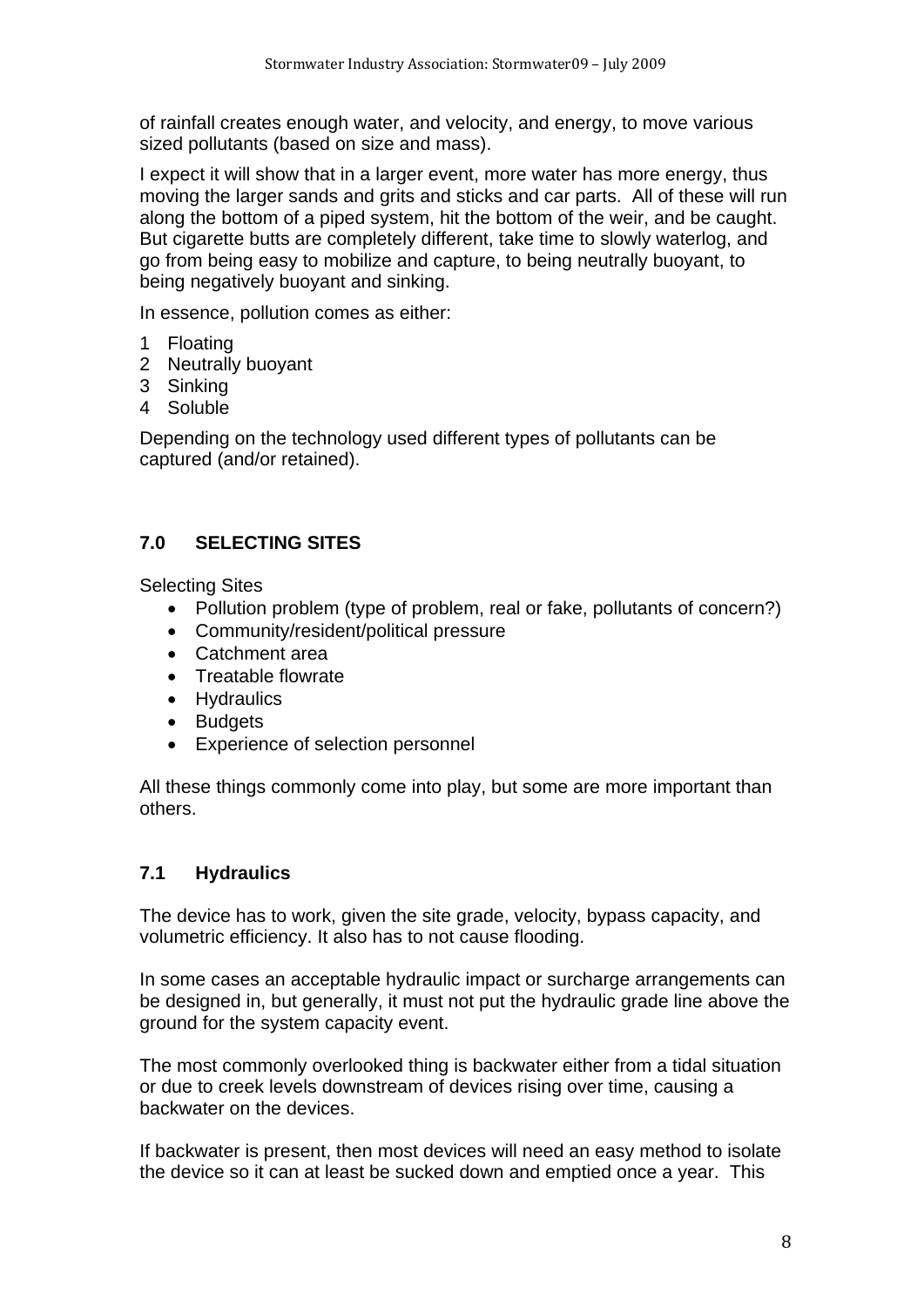might be via sandbags, but sometime more elaborate and expensive penstocks are required.

### **7.2 Access for Cleaning**

This is a very basic requirement, but its apparent simplicity sees it commonly overlooked.

Devices should ideally be sited so a maintenance vehicle can park on the road or just off the road, and clean it. Whilst it might cost a little more to build it for ease of future cleaning, its ongoing maintenance will depend on that maintenance being as fast and easy (therefore cheap) as possible.

If lifting baskets or nets are involved, vehicle access is even more critical.

#### **7.3 Downstream Environment**

Generally, you want to be treating the catchment as cost effectively as possible. This will commonly result in a device being located at the end of the line. Whilst sometimes an upstream option is better for access, it might miss a critical pipe, so it has to be located with non-optimal access. But devices should rarely be located on creeks themselves (since this is the environment we wish to be protecting)(the exception to this is the last resort  $-$  a boom).

Treatment should occur before flow leaves a pipe and enters a "natural" system. This includes man made "natural" systems such as bio-retention or wetlands.

#### **7.4 Drops, Bends, depth to invert, multiple pipes, land ownership**

Some devices are best suited to a single straight piece of pipe, whereas others have the flexibility to take drops, bends and multiple pipes.

It is crucial to always assess the depth to invert, so devices aren't left sticking out of the ground. Deeper systems are not so much of a problem with the main proprietary devices, as they can all handle the structural loading of the soil around them, and commercial suction trucks can easily suck to 10m or 20m.

Land ownership and easements, can commonly complicate the locating process. Councils should be aware though that some private land owners will allow devices to be located on their lands, especially when they will benefit from the cleaner water. This especially applies to golf courses.

It is worth noting that some Councils have DA conditions that note all stormwater must be treated on private lands, before it enters their system. This tends to end up with lots of small and varied devices, that are generally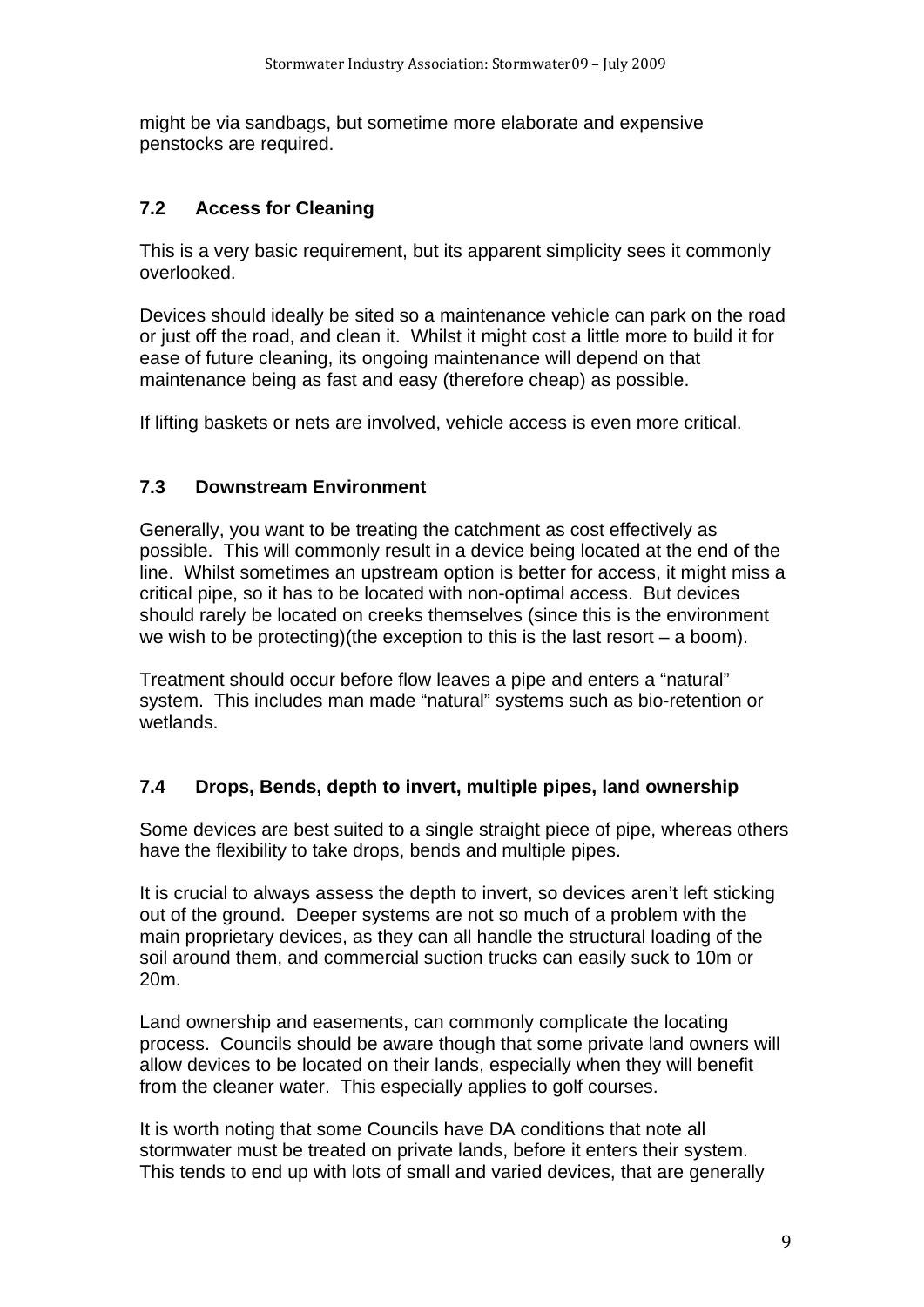poorly maintained. Whilst it doesn't cost Council to clean a single more regionally located GPT, Council typically pays for this policy with poor water quality due to poor maintenance by land owners.

There are pros and cons to the private land vs public land debate, but that could be a paper by itself.

### **7.5 Pretreatment for Stormwater Harvesting**

When selecting an off-take location for stormwater harvesting it might be better to tap into the line further upstream if this would allow a gravity fall to the storage. But if a pumpwell and pump are envisaged, this would not affect the siting, other than knowing you will need more room, plus a source of power.

It is becoming common for consultants to see stormwater harvesting as only about water supply, and either proposing to bypass the pollution or proposing pretreatment GPTs, that are ok based on flowrate, but massively inappropriate based on the pollutant load.

There is no correct answer here, but it's a little inappropriate to be designing systems, to take the water from the environment, but leave the pollution in it. An appropriate GPT can be around 20% of the project cost, so it's easy to understand why some people want to downsize it, but it is the "engine that drives the treatment train". If the engine is too small, you may not get the solution you had hoped for.

# **8. SIZING OF PRIMARY TREATMENT GPTs**

### **8.1 Flowrate**

It is important to understand that the purpose of a GPT is not to treat flow. It is to capture and retain pollution. A trap that blocks and goes into bypass half an hour into a storm event, might claim 95% removal and deliver only 20%. The flowrate, and the FUNCTIONALITY need to be considered together.

Remembering that generally a high flowrate means low performance.

Ideally to treat 95% of the water by volume, you should be aiming for a 3 month storm event, and the use of non-blocking technology. This would include baffle pits, basins, vortex separators and continuous deflective separators.

Direct screening devices need to be upsized to treat the same volume of water, due to their tendency to block, and typical storage of pollution within the screening chamber. The larger the screen aperture, the more flow it can treat, but the lower the performance, and vice versa. Also, if a device does function by blocking, the time it takes till it blocks (and stops working) is dependent on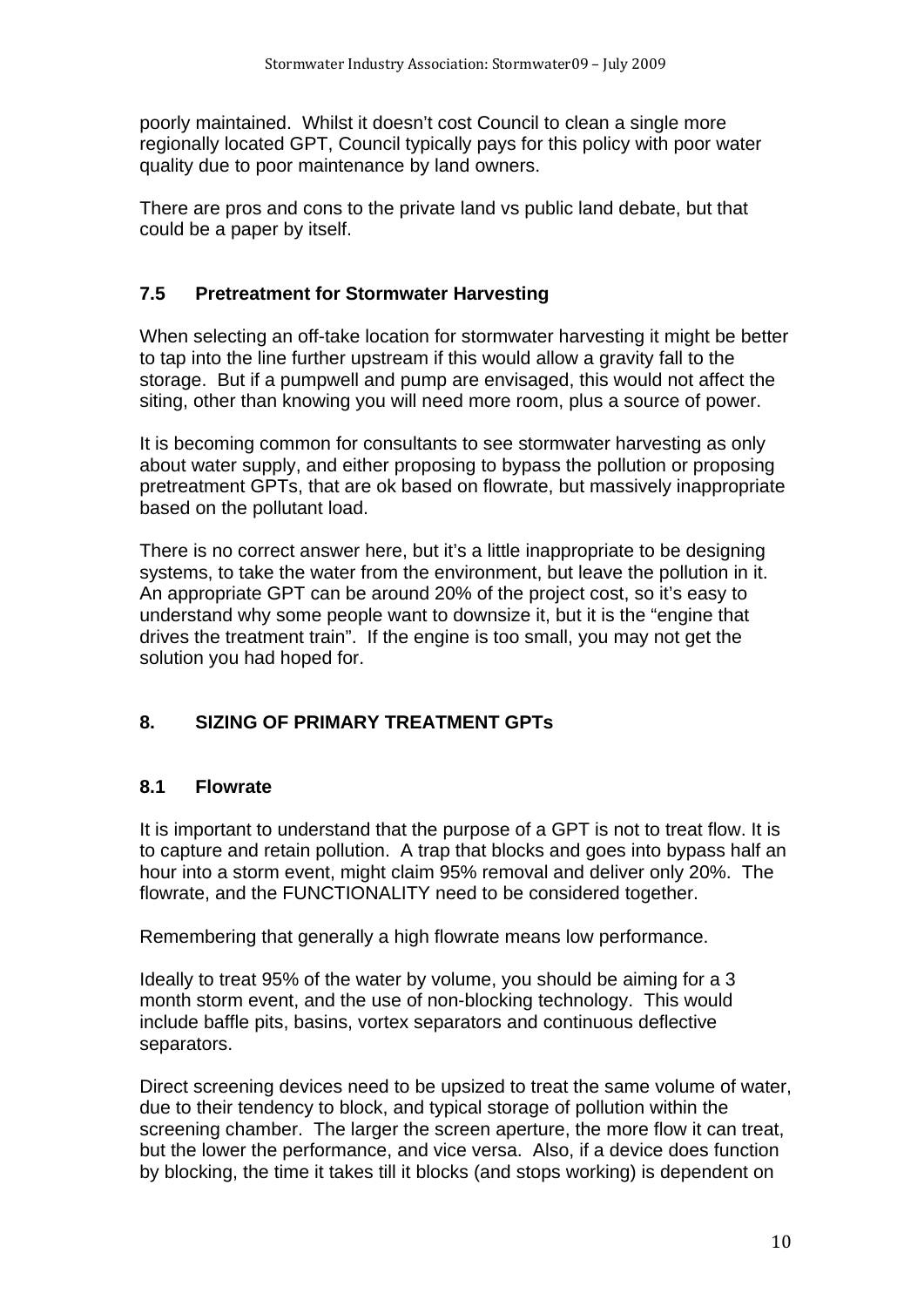both the screen area and the screen aperture, (and if pollution is stored in the screening area, this further reduces its functional time).

In some cases a large screen area, and large storage volume can give you an acceptable performance, but in general, small direct screening devices tend to be VERY high maintenance to get any sort of performance out of them.

Hence flowrate and functionality together give you performance, and flowrate alone can be misleading in this regard

### **8.2 Catchment area**

This can be a generally good basis to size GPTs on. Noting however that steep impervious catchments, provide a lot more pollution than flat pervious ones, and with all the following parameters also playing a role in the decision. Most proprietors have sizing request forms, so filling these in and getting their recommendations is a good first step.

### **8.3 Catchment Imperviousness**

For small impervious industrial sites, you might use the same size of GPT as for 5 times the area in a cleaner residential area, due to better infiltration and less pollution. But be wary, grass and trees produce pollution, concrete doesn't, so again, other things come into play.

Impervious areas might just give you more water, but lower pollution loads, because the site is clean. Remember, the job of a GPT is to trap pollution, not treat water.

# **8.4 Pollution loads**

The sump storage, or in-screening area storage, for most GPTs is set. For a given model of GPT, it has a given storage volume. Only one proprietor has variable sump sizing to lower Life Cycle Costs if desired.

IPWEA guidelines to come out shortly will note typical loading rates for pollution from urban areas ranging from 0.5te/ha/yr to 1.5te/ha/yr. Its up to the designer to anticipate the pollution load, and size the storage accordingly. After all, over its life, the cleaning of a GPT will typically cost more than twice what it costs to actually install. Hence the more important cost for Council's to consider is the maintenance cost, not the capital cost. And maintenance costs are based on volume and frequency.

So to get a desired quarterly cleaning frequency, a certain volume of storage should be selected, and by default this would select the model for most GPT companies, irrespective of flowrate.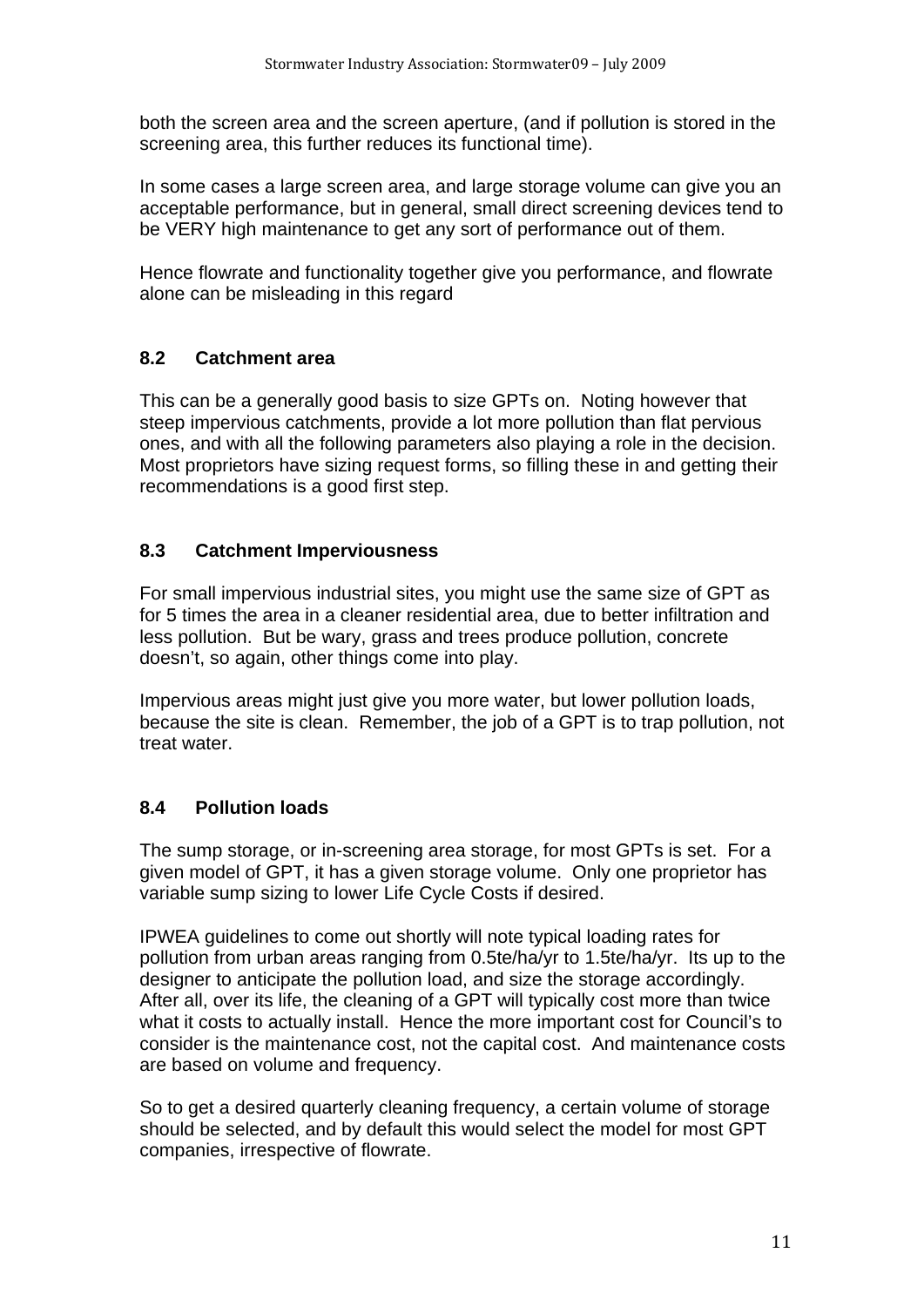### **8.5 Target Pollutants**

If a GPT is to be used as a stand alone treatment device, it is recommended to go for the best that can be afforded that traps the widest range of pollutants.

If it's to be part of a treatment train with secondary treatment via a wetland or similar afterwards, a lower level of performance might be acceptable.

It should be noted that lots of GPTs claim TSS, TP and TN reductions. Field validation of this performance should be requested, because laboratory tests don't very well replicate the forces and eddy currents that can cause resuspension in some of the main proprietary GPTs.

It goes without saying that off-line GPTs with high flow bypass away from the treatment zone, and away from the storage zone, will suffer lower resuspension, and have much higher capture and retention rates than anything else.

Hydrocarbons are often also required to be captured in a GPT. It should be noted that this only applies to free floating hydrocarbons. It is also worth the time to understand how the hydrocarbons are captured and where they are stored, because depending on the type of device, it's very hard to trap hydrocarbons if the screens are blocked and the system is in bypass.

# **8.6 Capacity flowrate or Bypass capacity**

Some GPTs only have a certain internal bypass capacity, so be wary of putting large pipes into small GPTs. Every diversion chamber or GPT will have a bypass capacity, and needless to say it must exceed the pipe full capacity.

# **8.7 Pipe size**

GPTs are designed to treat flow and remove pollution, it generally doesn't matter what size pipe brings that flow to the GPT, excepting that the pipe must be able to fit into the GPT, and as per above, maintain the bypass capacity. Most GPTs have pipe size range that they can be used with. Check this with the proprietors.

# **8.8 Backwater**

Some GPTs can't handle backwater. Some claim to handle backwater with the use of tidal flaps and high weirs but this is known to be hydraulically problematic. Tidal flaps especially never seem to seal in a stormwater situation.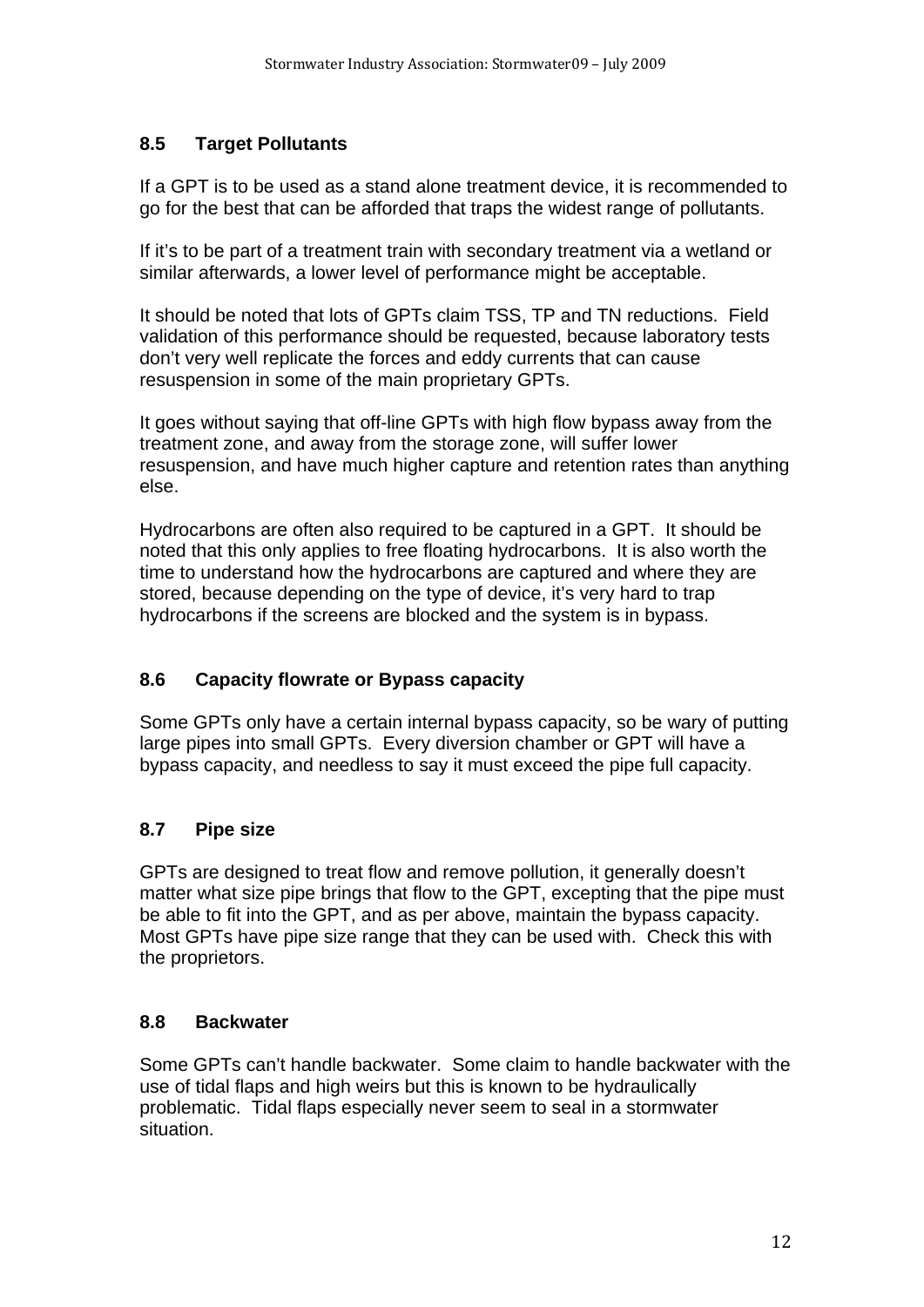The flow able to be treated in a backwater influenced unit is diminished as the water rises. It reduces the driving head that forces the water through the GPT.

It can also dramatically complicate the cleaning, especially if the units are suction cleaning only.

Ask your supplier how they deal with backwater, and based on their knowledge, experience and answers, you should get a good idea of which ones can deal with it, and which ones can't.

# **8.9 Drops, multiple pipes and bends**

Offline diversion chambers can be customized to take the flow to a GPT, under almost any scenario. But different GPTs have different abilities to simply adjust to multiple pipes and non-straight single pipe scenarios.

Flexibility in design, whilst retaining the expected level of performance is harder for some GPTs than others. The diversion chamber sizing and GPT sizing can be separate for some GPTs, allowing the GPT sizing to be done on a catchment or storage basis, with the diversion chamber selected on a hydraulic basis.

# **8.10 Hydraulics**

As previously mentioned, some GPTs perform better on slow flat pipes, whilst others work better with steeper grades and high velocities. Put simply, direct filtration devices and those using gravity settlement should be steered away from when grades exceed 2%. At 5% or more, only vortex separators and continuous deflective separators that utilize the incoming energy should be considered.

# **8.11 First flush or low flow**

Consultants who size on this basis, should be viewed cautiously. Stormwater contains a mix of pollution that comes down with the rain, and first flush or not, you need to deal with all the water and all the pollution. It is generally risky to size to treat the low flow, because the pollutant load will fill the device so fast, that maintenance costs will be exceedingly high, or the device won't be maintained. Beware of people looking to use very small GPTs on flows from large catchments.

# **8.12 Stormwater harvesting**

The importance of having a GPT that works is 10 times more important when you have a significant investment in a stormwater harvesting system relying on the GPT to do two things: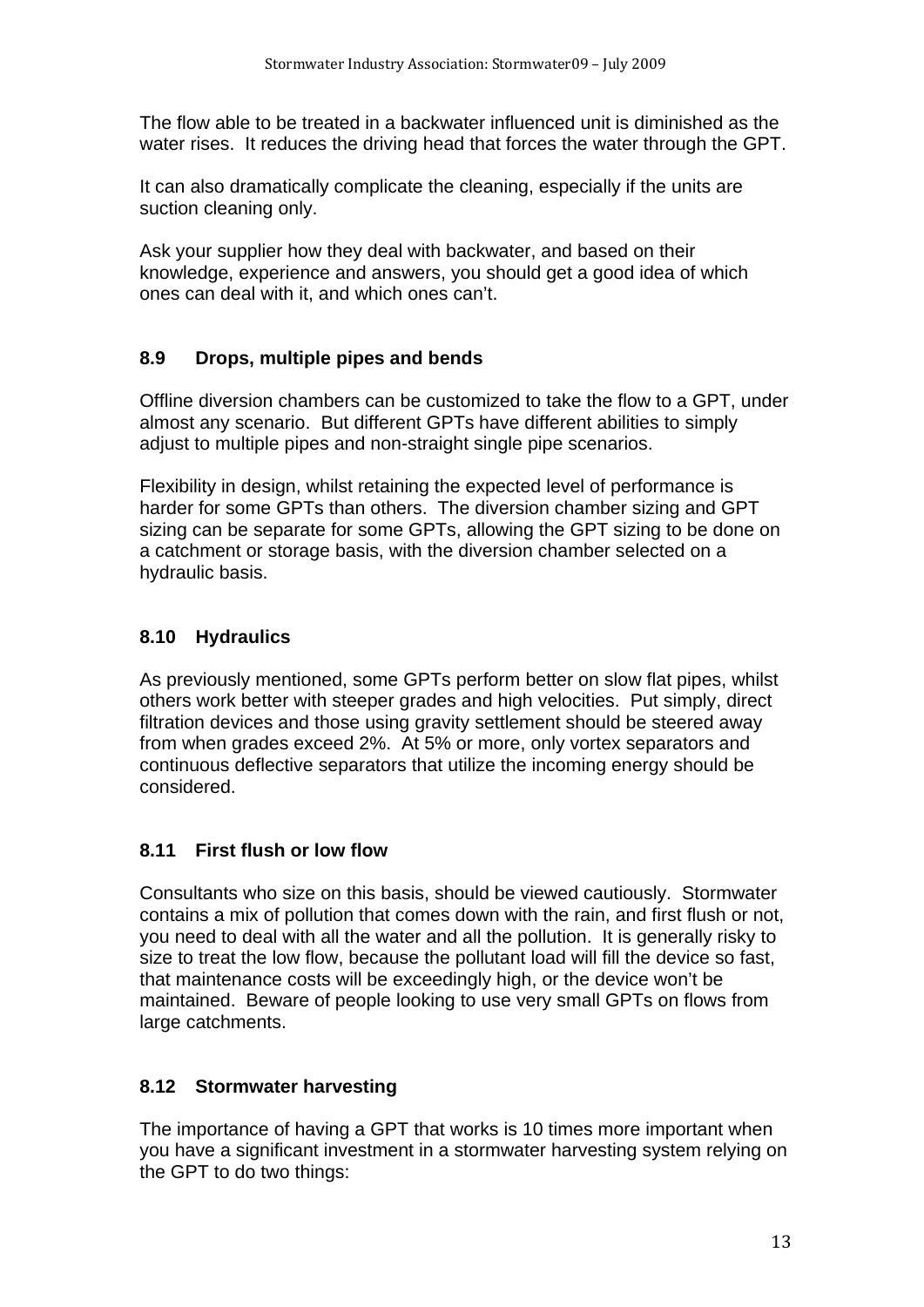- Remove the pollution that would block the pumps and fill the storage
- Provide a RELIABLE supply of water to the system.

Poorly performing traps, and those that block, are not well suited to stormwater harvesting. A high quality device, and correct sizing are crucial to ensuring the first step in the stormwater harvesting treatment train works reliably. The GPT may cost \$100,000 but chances are the whole system will be \$500,000 - \$1M, so at between 10 – 30% of the total cost, its importance is higher than its cost contribution.

Likewise, flexibility in how the connection is made, so that only treated flow will go to the harvesting system is very important. Untreated bypass flows must not into the pumpwell or storage tanks. It is also important to understand the cleaning process for the primary treatment, so you don't lift out a blocked basket, and all the other pollution pooled in the line goes through into your tanks. Take the time to understand its operation during high flow, low flows, and cleaning.

# **8.13 Cleaning Techniques**

Some GPTs are cleaned by grab or basket, and all can be cleaned by suction. If suction is unavailable or expensive it stands to reason, to use GPTs that can be cleaned cost effectively by local plant.

The benefit of suction cleaning is being able to access and clean the screens, so direct filters are best cleaned with suction (or removable basket).

There is a limit to this logic though. It is pointless to spend lots of money on a GPT that doesn't work, just so you can clean it with say… a bobcat. At some point, the objectives of the trap need to be assessed. Is it being installed to clean up the environment, or is it being installed so we can clean it with our backhoe or bobcat.

### **8.14 Budgets**

In some instances, GPTs may need to be downsized to fit within a limited budget. But Councils should be aware, that commonly this will cost them both in performance, and in the higher cleaning costs. So if at all possible, wait 6 months and do it right.

It is also worth mentioning that it is unwise of Councils to have a spec that asks the earth, and have no funding to install such a device. It is actually a good idea to advise tenderers of the budget, so they can provide the most effective solution possible within the available funds. And if they can do it cheaper, then tenderers will still put this cheaper price in (to give themselves an advantage).

It is wasteful and disheartening for a contractor or consultant to spend hours of time and effort sizing a GPT that meets the spec and filling in the tender, only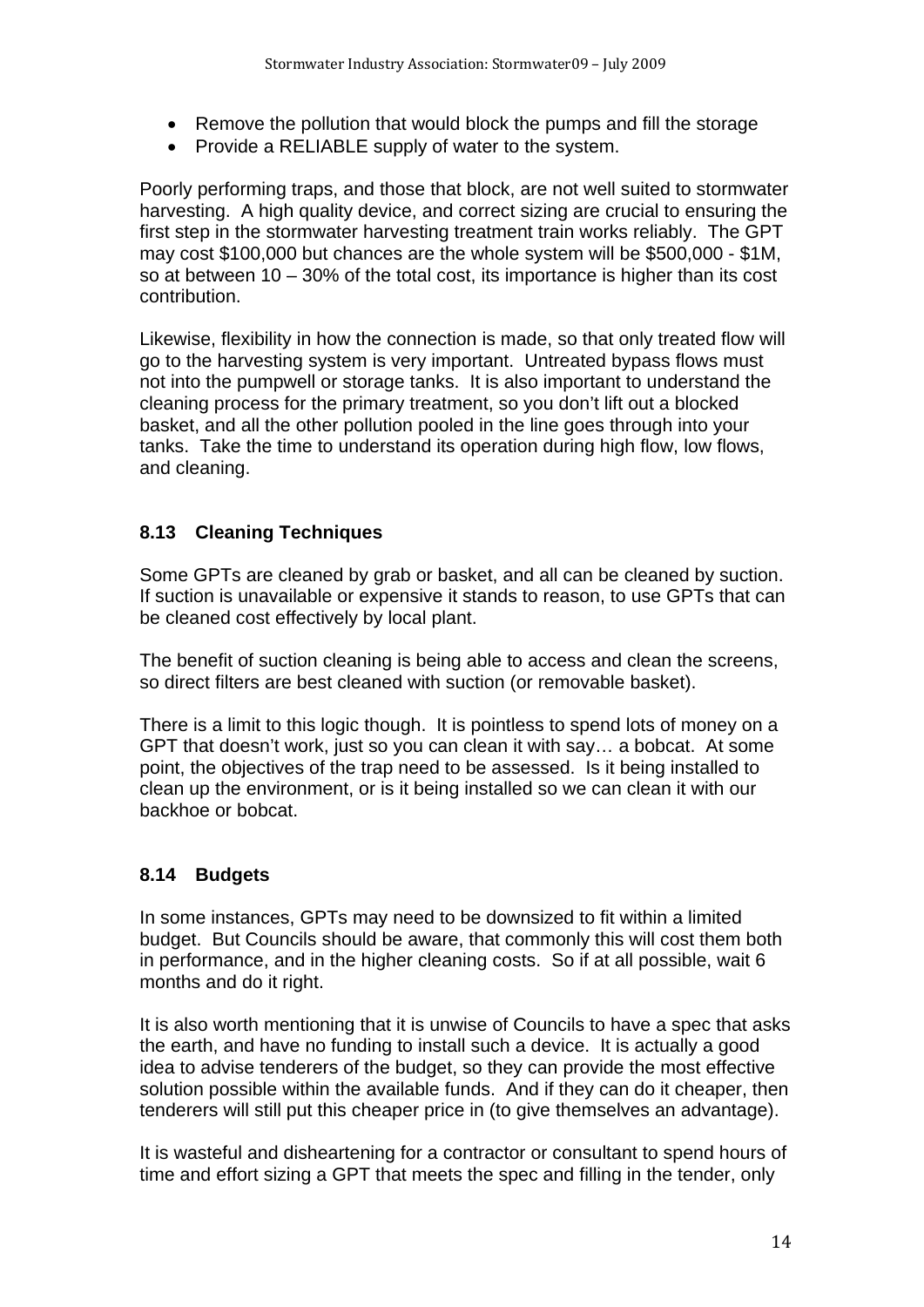to find out that Council didn't have the budget for it. It's better to see what tenderers can propose within budget, and give Council multiple options. If tenderers know Council's limitations they can work to them, the more information the better.

### **9 UNDERSTANDING THE OTHER STAKEHOLDERS**

### **9.1 D&C vs Install only**

Council generally have a performance specification that requires treatment of a 3 month event, with 80/45/45 removal for TSS, TP & TN. It might even refer to a capture rate for the primary target that is gross pollutants.

Some consultants know what they are doing, and some don't. If a consultant or contractor tries to guess what product is going to meet the spec, they will likely ask the proprietors, who's aim is to sell a trap. History has shown that downsizing of devices is now the norm rather than the exception. Councils need to be aware of this.

Contractors will select the cheapest device that either they or the consultant thinks they can get past Council. Their objective is to make money for themselves. Their objective does not align with Council's objective of cost effectively protecting the environment. Their objective is to get work, and make a profit.

For this reason, it is easier, cheaper and fairer for Council to select an appropriate GPT, have it designed for the site, and then tender for the installation of the selected GPT. If Council does not know enough about the different GPTs, there are a number of professionals and consulting firms that can assist them in the sizing, siting and design process.

This way, Council also knows that the device to go in WON'T cause flooding, and is the best device to meet their multiple objectives. Councils also commonly have a preference for certain devices, based on their own experience. It's always a shame when a great contractor chooses the wrong sort of GPT, because they don't know any better. Selecting the GPT and tendering the install, creates a level playing field, that doing a "Design and Construct" (D&C) does not.

# **9.2 Contractors and Equivalence**

Councils should understand that Contractors and Proprietors should not be allowed to determine "Equivalence". There is a clear conflict of interest for both parties.

Only consultants and councils should determine equivalence. The reason for this is that there are dozens of parameters, but on which one or ones should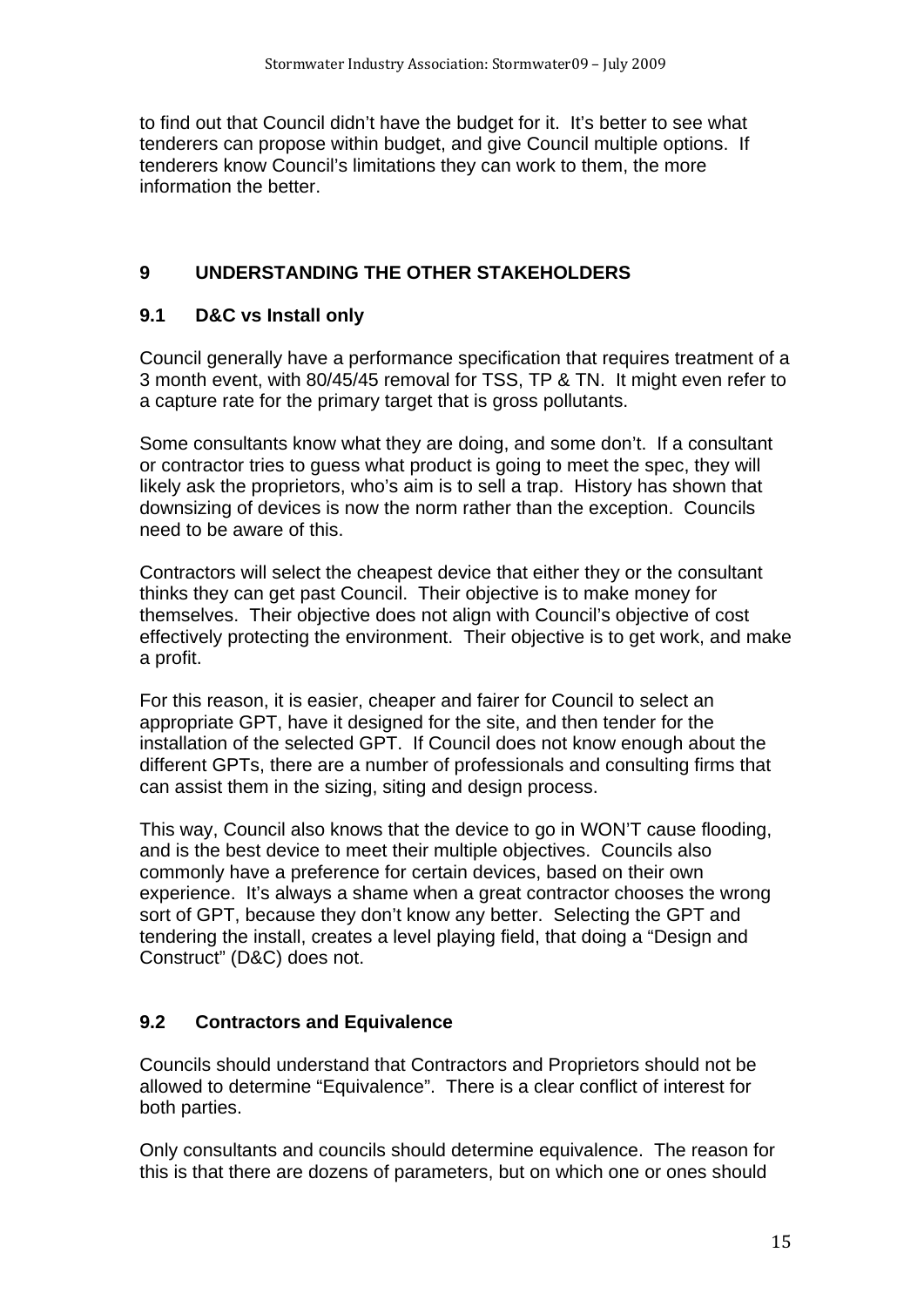equivalence be based? Contractors should never be allowed to determine if something is equivalent. They can propose an alternative they believe to be equivalent, but they cannot approve it themselves, because their objective does not align with Council's. Since Council will generally own it and operate it, it MUST be Council's decision to approve (or not) a device put forward as equivalent.

# **9.3 Consultants and Equivalence**

As mentioned some consultants will just read glossy brochures and don't really have a good understanding of proprietary devices, their performance claims, functionality, reliability, storage volumes, cleaning requirements and frequency, not to mention all the other parameters covered in section 8. Most just look at flowrate, which on its own, is INAPPROPRITE as a measure of equivalence.

Consultants need to be able to legally stand behind the product they choose, or the "equivalent" they approve. If a consultant was to approve an "equivalent" GPT, that later did not meet the Council's expectations, the consultant should be liable for rectification costs, that could include removal and replacement with the appropriate device.

Based on this liability, most consultants should pass this approval role to Council. Even on private lands, where the GPT will be in private ownership, it is being put there to protect the environment, generally as a result of Council development approval conditions. If the environment is polluted because of a device not working adequately, whether it's in private ownership or public ownership is not important. Someone approved the selection (or equivalence) of a certain type AND size of device, and they are responsible for it.

# **9.4 Determining Equivalence**

Equivalence is based on Performance (capture AND retention), plus its life cycle costs.

Equivalence is NOT based on flowrate.

Equivalence is NOT based on price.

There are multiple other things to take into account, and Councils should know what they are and how they might impact on the performance and life cycle cost. If they don't know, they should employ someone who does know to make the decision for them, or get appropriate training, so they can make the decision next time.

It is common when selecting any kind of primary treatment, to have one parameter that governs the rest. Storage volume has emerged in recent times to be the governing parameter in about 50% of cases. In the other 50%, hydraulics, velocity, bypass capacity, backwater, physical arrangement,